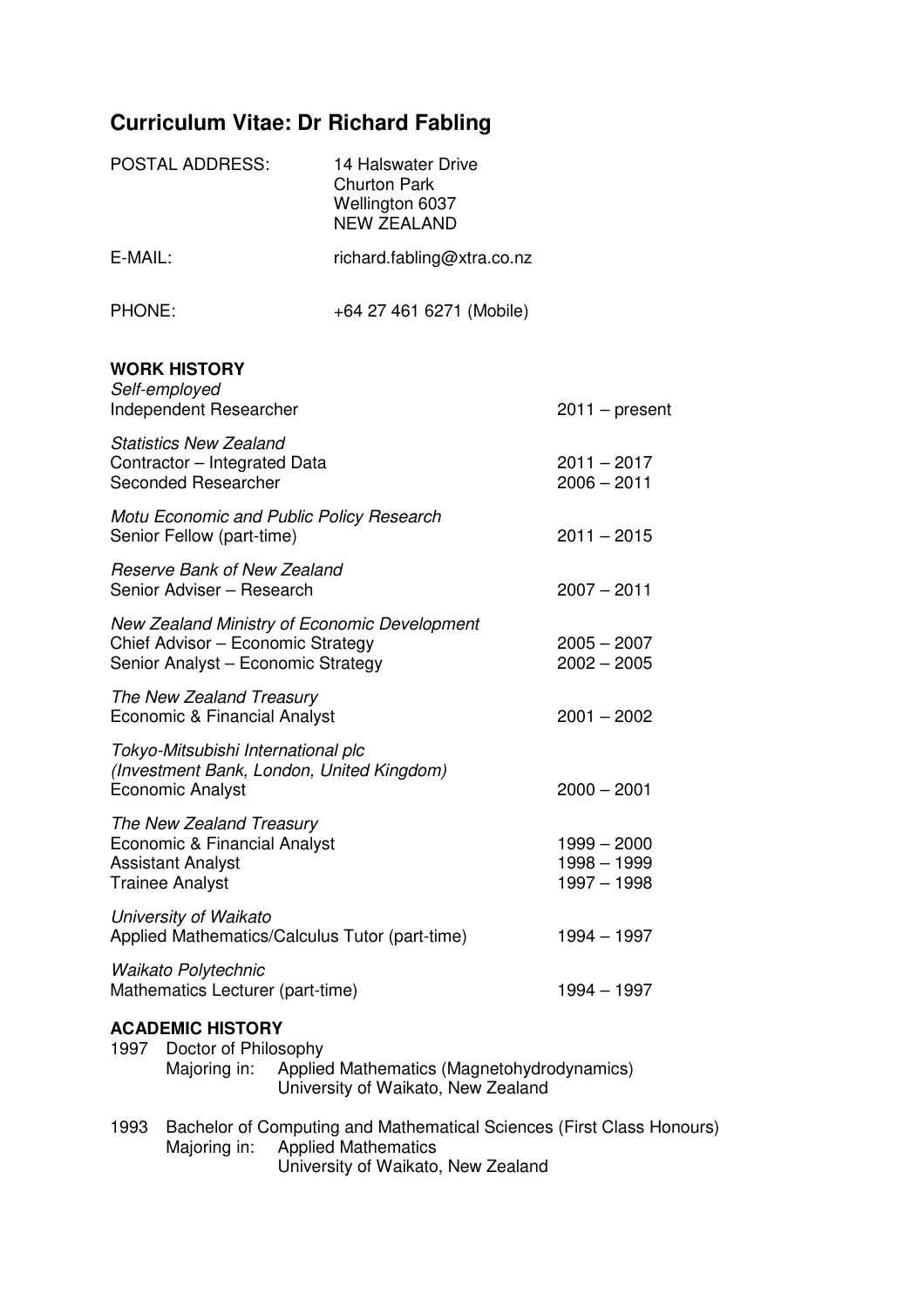## **ACADEMIC AWARDS**

| 2017 | Stats NZ prize for best use of official statistics (NZAE annual conference) |
|------|-----------------------------------------------------------------------------|
|      | 1994 – 1996 Doctoral Scholarship (University of Waikato)                    |
| 1993 | Honours and Masters Award (University of Waikato)                           |
| 1989 | Proxime Accessit (Hillcrest High School, Hamilton)                          |
|      |                                                                             |

## **GRADUATE STUDENT RESEARCH ADVISER**

Lynda Sanderson (PhD, Waikato University, 2008-2011)

### **PROFESSIONAL ASSOCIATIONS**

**Current:** Stats NZ – Accredited Researcher; New Zealand Association of Economists – Member; American Economic Association – Member; Motu Economic & Public Policy Research – Affiliate; Comparative Analysis of Enterprise Data conferences – Scientific committee

**Past:** Foundation for Research, Science & Technology – investment advisory group (Sustaining New Zealand's Economic and Technological Advancement); Stats NZ advisory/stakeholder groups (Officials Committee; Longitudinal Research on Business Dynamics; Linked Employer-Employee Data; Business Operations Survey; Productivity Statistics; Tatauranga Umanga Māori (Māori Business Statistics)); OECD – New Zealand representative WPIA (Working Party on Industrial Analysis) and NESTI (National Experts on Science and Technology Indicators)

### **COMPUTER SKILLS**

Stata (Advanced), SQL (Advanced), Latex (Intermediate), Microsoft Office (Intermediate)

## **BOOKS AND CHAPTERS**

[5] Fabling, Richard, Arthur Grimes and Levente Timar (2018) "Natural selection: Firm performance following the Canterbury earthquakes", in Resilience and Urban Disasters, Kamila Borsekova and Peter Nijkamp eds., Edward Elgar, forthcoming

[4] Fabling, Richard & David C Maré (2017) "Cyclical labour market adjustment in New Zealand: The response of firms to the Global Financial Crisis and its implications for workers", in Business Dynamics and Productivity, OECD: Paris, chapter 5, pp111-141, http://dx.doi.org/10.1787/9789264269231-en

[3] Maré, David C & Richard Fabling (2012) "Productivity and local workforce composition", in Geography, Institutions and Regional Economic Performance, Advances in Spatial Science Series, Riccardo Crescenzi and Marco Percoco eds., Springer: Berlin and New York, 59-76

[2] Fabling, Richard (2007) "How Innovative are New Zealand firms? Quantifying & relating organisational and marketing innovation to traditional science & technology indicators", in Science, Technology and Innovation Indicators in a Changing World: Responding to Policy Needs, OECD: Paris, chapter 9

[1] Fabling, Richard (1997) "Exact magnetic reconnection solutions in two and three dimensions", doctoral thesis, University of Waikato: Hamilton

### **JOURNAL ARTICLES**

[25] Timar, Levente, Arthur Grimes & Richard Fabling (2018) "That Sinking Feeling: The Changing Price of Disaster Risk Following an Earthquake", International Journal of Disaster Risk Reduction, forthcoming

[24] Timar, Levente, Arthur Grimes & Richard Fabling (2018) "Before a fall: Impacts of earthquake regulation and building codes on the commercial building market", *Economics of* Disasters and Climate Change, forthcoming, https://link.springer.com/article/10.1007/s41885- 017-0019-9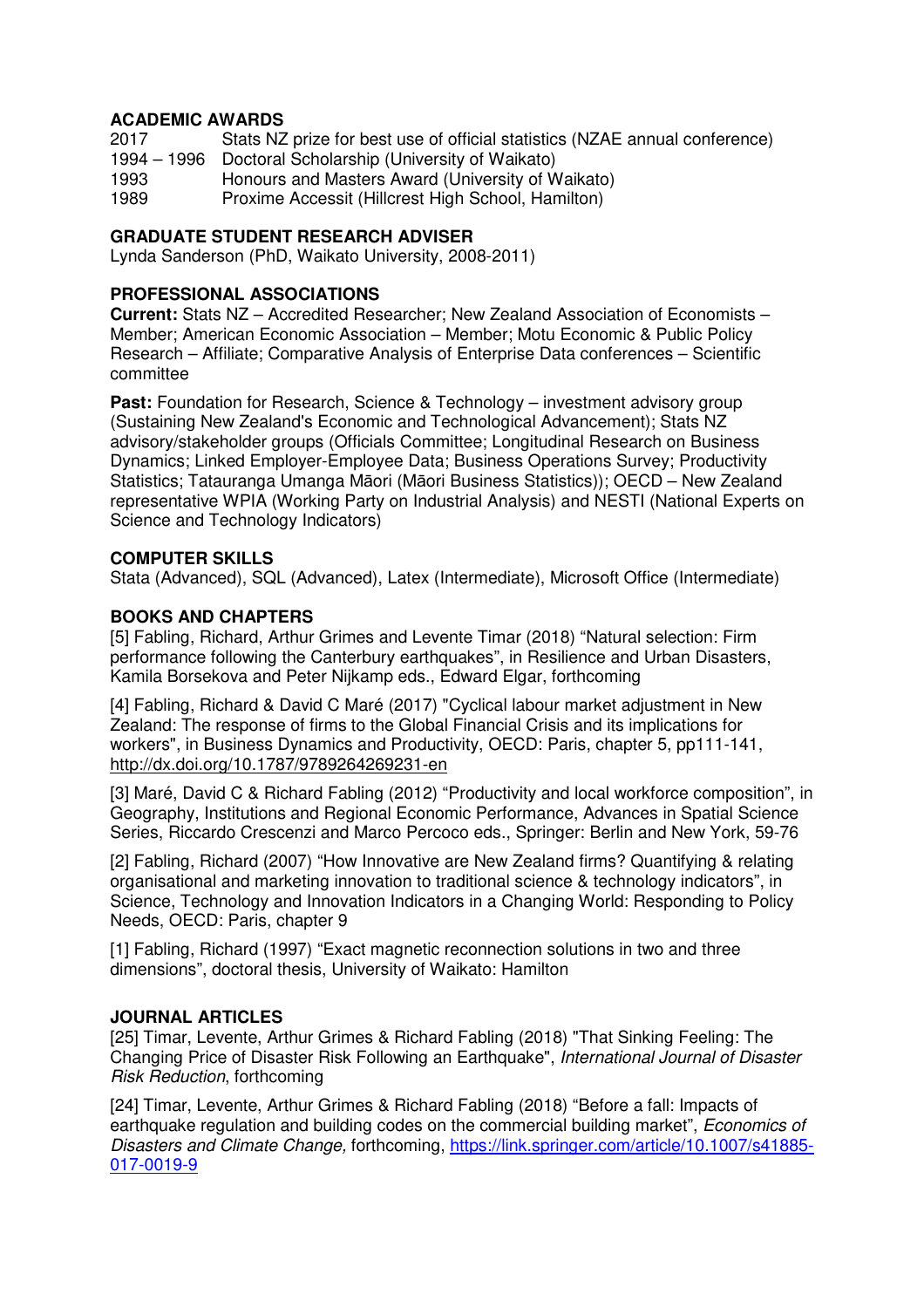[23] Maré, David C, Dean R Hyslop & Richard Fabling (2017) "Firm productivity growth and skill", New Zealand Economic Papers 51(3), 302-326

[22] Fabling, Richard & David C Maré (2016) "Firm-level hiring difficulties: Persistence, business cycle and local labour market influences", Journal of Labor Research 37(2), 179- 210

[21] Fabling, Richard and Arthur Grimes (2015) "Over the Hedge: Do Exporters Practice Selective Hedging?", Journal of Futures Markets 35(4), 321-338

[20] Fabling, Richard & Lynda Sanderson (2015) "Export performance, invoice currency, and heterogeneous exchange rate pass-through", The World Economy 38(2), 315-339

[19] Fabling, Richard & Arthur Grimes (2014) "The "suite" smell of success: Complementary personnel practices and firm performance", Industrial & Labor Relations Review 67(4), 1095- 1126

[18] Fabling, Richard & Lynda Sanderson (2014) "Foreign acquisition and the performance of New Zealand firms", New Zealand Economic Papers 48(1), 1-20

[17] Maré, David C, Richard Fabling & Steve Stillman (2014) "Innovation and the local workforce", Papers in Regional Science, 93(1), 183-201

[16] Fabling, Richard & Lynda Sanderson (2013) "Exporting and performance: Market entry, investment and expansion", Journal of International Economics 89, 422-431

[15] Fabling, Richard, Arthur Grimes & Lynda Sanderson (2013) "Any port in a storm: Impacts of new port infrastructure on exporter behaviour", Transportation Research Part E 49(1), 33-47

[14] Fabling, Richard, Arthur Grimes & Lynda Sanderson (2012) "Whatever next? Export market choices of New Zealand firms", Papers in Regional Science 91(1), 137-159

[13] Fabling, Richard, Arthur Grimes, & Philip Stevens (2012) "The relatives are fine: Use of qualitative firm data in economic analysis", Applied Economics Letters 19(7), 614-618

[12] Fabling, Richard & Lynda Sanderson (2010) "Entrepreneurship and aggregate merchandise trade growth in New Zealand", Journal of International Entrepreneurship 8(2), 182-199

[11] Fabling, Richard & Arthur Grimes (2010) "HR practices and New Zealand firm performance: What matters and who does it?", International Journal of Human Resource Management 21(4), 488-508

[10] Fabling, Richard & Arthur Grimes (2010) "Cutting the hedge: Exporters' dynamic currency hedging behaviour", Pacific-Basin Finance Journal 18(3), 241-253

[9] Crawford, Ron, Richard Fabling, Arthur Grimes & Nick Bonner (2007) "National R&D and patenting: Is New Zealand an outlier?", New Zealand Economic Papers 41(1), 69-90

[8] Fabling, Richard & Arthur Grimes (2007) "Practice makes profit: Business practices and firm success", Small Business Economics 29(4), 383-399

[7] Fabling, Richard & Arthur Grimes (2005) "Insolvency and economic development: Regional variation and adjustment", Journal of Economics & Business 57(4), 339-359

[6] Craig, Ian, Richard Fabling, Jacob Heerikhuisen & Paul Watson (1999) "Magnetic reconnection solutions in the presence of multiple nulls", The Astrophysical Journal 523, 838- 848

[5] Craig, Ian & Richard Fabling (1998) "Dynamic magnetic reconnection in three space dimensions: Fan current solutions", Physics of Plasmas 5, 635-644, 1998

[4] Craig, Ian, Richard Fabling & Paul Watson (1997) "The power output of spine and fan magnetic reconnection solutions", The Astrophysical Journal 485, 383-388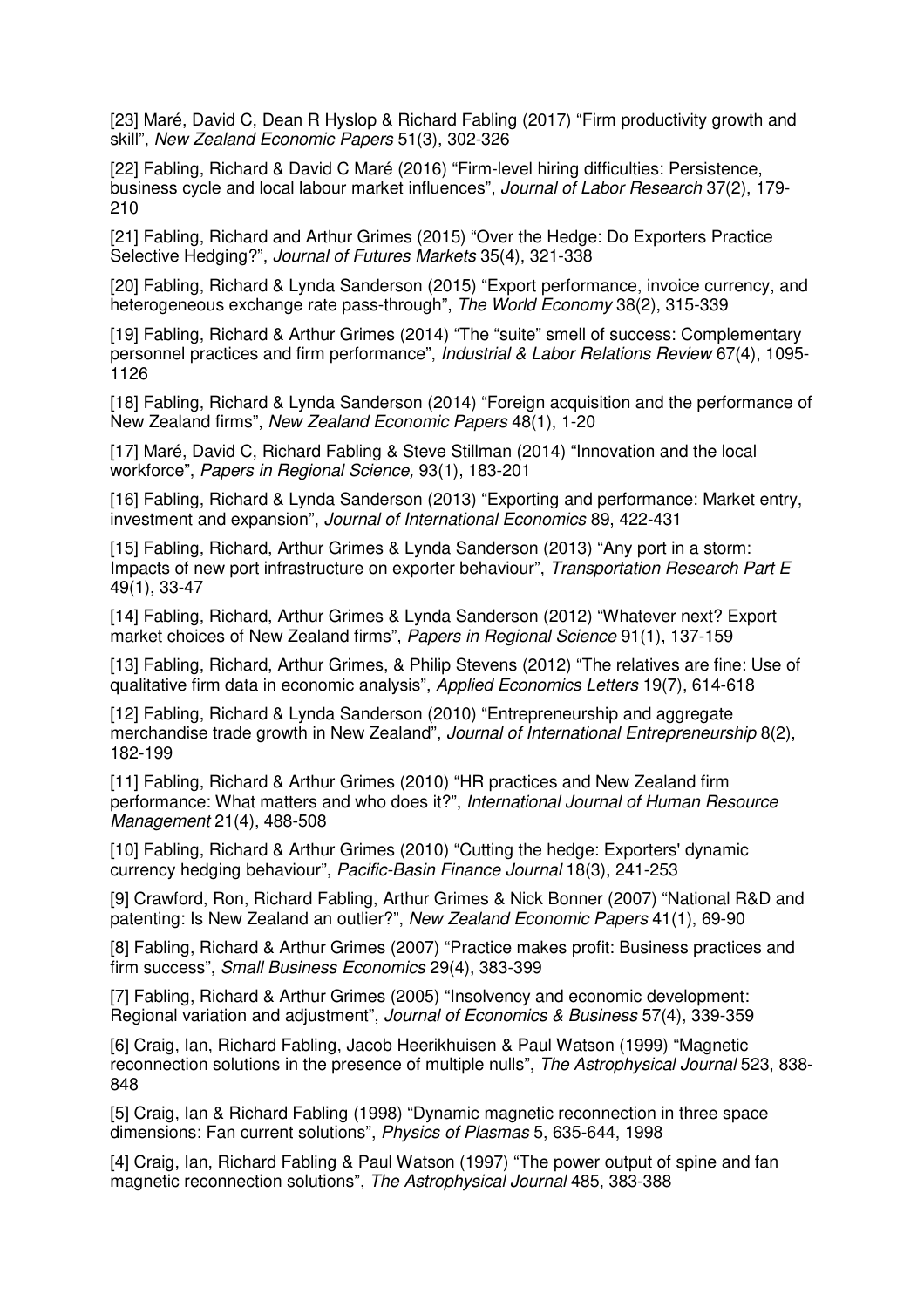[3] Fabling, Richard & Ian Craig (1996) "Exact solutions for steady-state, planar, magnetic reconnection in an incompressible viscous plasma", Physics of Plasmas 3, 2243-2247

[2] Craig, Ian & Richard Fabling (1996) "Exact solutions for steady state, spine, and fan magnetic reconnection", The Astrophysical Journal 462, 969-976

[1] Craig, Ian, Richard Fabling, Stefan Henton & Graham Rickard (1995) "An exact solution for steady state magnetic reconnection in three dimensions", The Astrophysical Journal Letters 455, L197-L199

Australian Business Deans Council Journal Rankings (2016)

| <sup>-</sup> otai |  | U | Unranked     |                   |                  |
|-------------------|--|---|--------------|-------------------|------------------|
|                   |  |   | Astrophysics | Natural disasters | Entrepreneurship |
| っに<br>دے          |  |   |              |                   |                  |

#### **WORKING PAPERS**

[23] Richard Fabling (2018) "Entrepreneurial beginnings: Transitions to self-employment and the creation of jobs", MBIE Occasional Paper forthcoming

[22] Sin, Isabelle, Steve Stillman & Richard Fabling (2017) "What drives the gender wage gap? Examining the roles of sorting, productivity differences, and discrimination", IZA Discussion Paper 10975

[21] Maré, David C, Trinh Le, Richard Fabling & Nathan Chappell (2017) "Productivity and the allocation of skills", Motu Working Paper 17-04

[20] Fabling, Richard & Arthur Grimes (2016) "Picking up speed: Does ultrafast broadband increase firm productivity?", Motu Working Paper 16-22

[19] Fabling, Richard, Arthur Grimes & Levente Timar (2016) "Labour market dynamics following a regional disaster", Motu Working Paper 16-07

[18] Fabling, Richard & Lynda Sanderson (2016) "A rough guide to New Zealand's Longitudinal Business Database (2<sup>nd</sup> edition)", Motu Working Paper 16-03

[17] Fabling, Richard & David C Maré (2015) "Addressing the absence of hours information in linked employer-employee data", Motu Working Paper 15-17

[16] Fabling, Richard & David C Maré (2015) "Production function estimation using New Zealand's Longitudinal Business Database", Motu Working Paper 15-15

[15] Apatov, Eyal, Richard Fabling, Adam Jaffe, Michele Morris & Matt Thirkettle (2015) "Agricultural productivity in New Zealand: First estimates from the Longitudinal Business Database", Motu Working Paper 15-13

[14] Fabling, Richard & Lynda Sanderson (2015) "Exchange rate fluctuations and the margins of exports", Motu Working Paper 15-05

[13] Fabling, Richard, Richard Kneller & Lynda Sanderson (2015) "The impact of tax changes on the short-run investment behaviour of New Zealand firms", Motu Working Paper 15-04

[12] Sin, Isabelle, Richard Fabling, Adam Jaffe, David C Maré & Lynda Sanderson (2014) "Exporting, Innovation and the Role of Immigrants", Motu Working Paper 14-15

[11] McLeod, Keith, Richard Fabling & David C Maré (2014) "Hiring New Ideas: International Migration and Firm Innovation in New Zealand", Motu Working Paper 14-14

[10] Maré, David C, Lynda Sanderson & Richard Fabling (2014) "Earnings and Employment in Foreign-owned Firms", IZA Discussion Paper 8541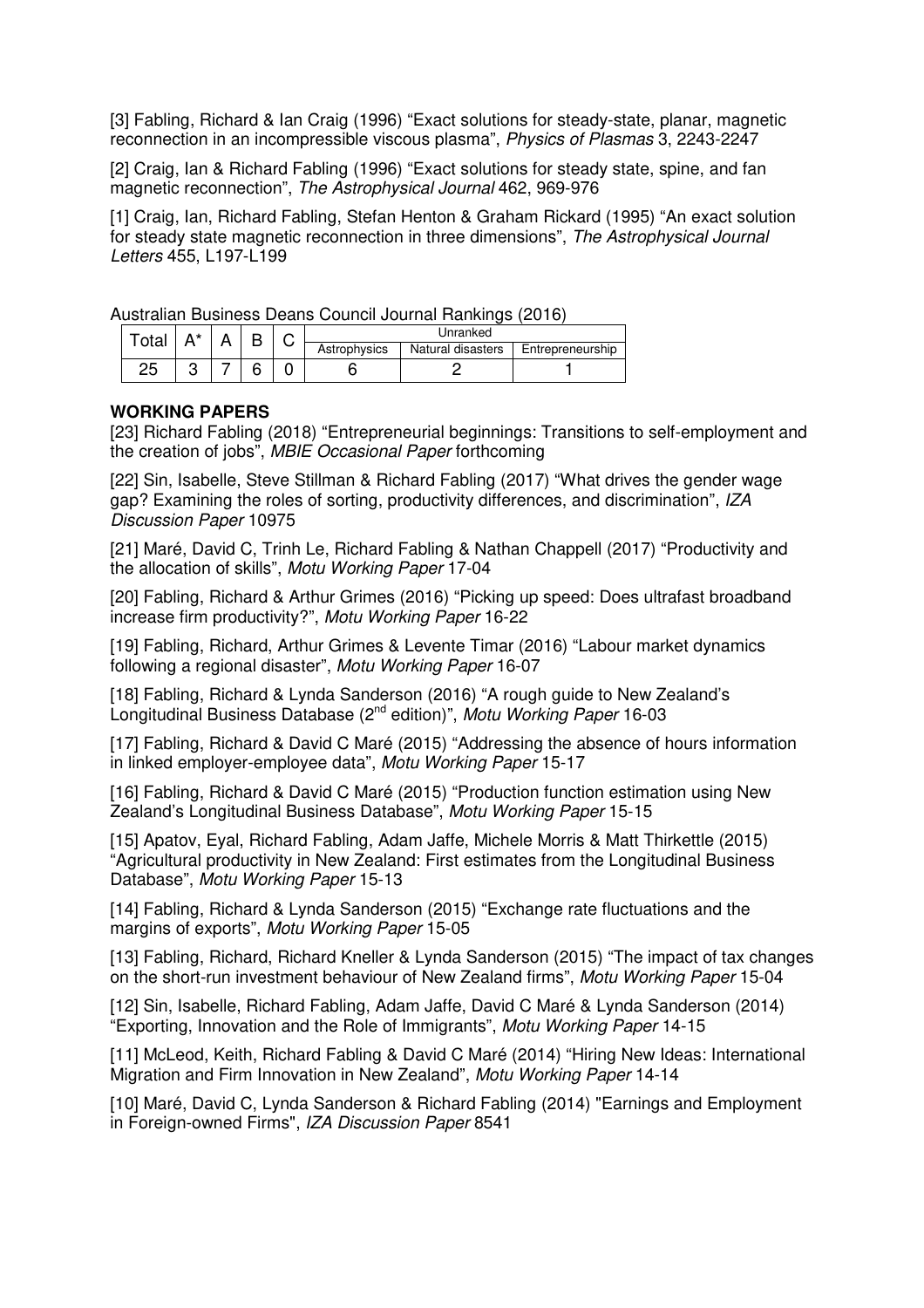[9] Fabling, Richard, Norman Gemmell, Richard Kneller and Lynda Sanderson (2013) "Estimating Firm-Level Effective Marginal Tax Rates and the User Cost of Capital in New Zealand", Motu Working Paper 13-14

[8] Maré, David C & Richard Fabling (2013) "The incidence and persistence of cyclical job loss in New Zealand", IZA Discussion Paper 7745

[7] Fabling, Richard, Arthur Grimes & David C Maré (2012) "Performance pay systems and the gender wage gap", Motu Working Paper 12-13

[6] Fabling, Richard (2011) "Keeping it together: Tracking firms in New Zealand's Longitudinal Business Database", Motu Working Paper 11-01

[5] Fabling, Richard (2009) "A rough guide to New Zealand's Longitudinal Business Database", Global COE Hi-Stat Discussion Paper GD09-103

[4] Fabling, Richard & Julia Gretton & Claire Powell (2008) "Developing the prototype Longitudinal Business Database: New Zealand's experience," Statistics New Zealand: Wellington

[3] Fabling, Richard & Lynda Sanderson (2008) "Firm-level patterns in merchandise trade," MED Occasional Paper 08/03

[2] Fabling, Richard, Arthur Grimes, Lynda Sanderson & Philip Stevens (2008) "Some rise by sin, and some by virtue fall: Firm dynamics, market structure and performance," MED Occasional Paper 08/01

[1] Davis, Nick & Richard Fabling (2002) "Population ageing and the efficiency of fiscal policy in New Zealand", New Zealand Treasury Working Paper 02/11

### **WORK-IN-PROGRESS**

[1] "Competition & productivity" (plus labour & productivity dataset update) with Dave Maré

[2] "Wage dispersion & the role of firms" with OECD-led cross-country team

### **RESEARCH GRANTS (ex GST)**

(PI=Principal Investigator; AI=Associate Investigator)

2012

Marsden "Mind the gap? Worker productivity and pay gaps between similar workers in New Zealand" (AI, \$800,000 over 3 years)

Natural Hazards Research Platform "Economic responses to the Canterbury earthquakes: Evidence from labour and property markets" (co-PI, \$450,000 over 3 years)

### **MAJOR RESEARCH CONTRACTS (\$30K+, ex GST)**

2017/18

Productivity Hub (Ministry of Business, Innovation & Employment) "Competition & productivity" (PI)

2016/17

Ministry of Business, Innovation & Employment "Entrepreneurship & job creation"  $(PI)$ 

2015/16

Statistics New Zealand "LBD development & use expertise (2yrs)" (PI)